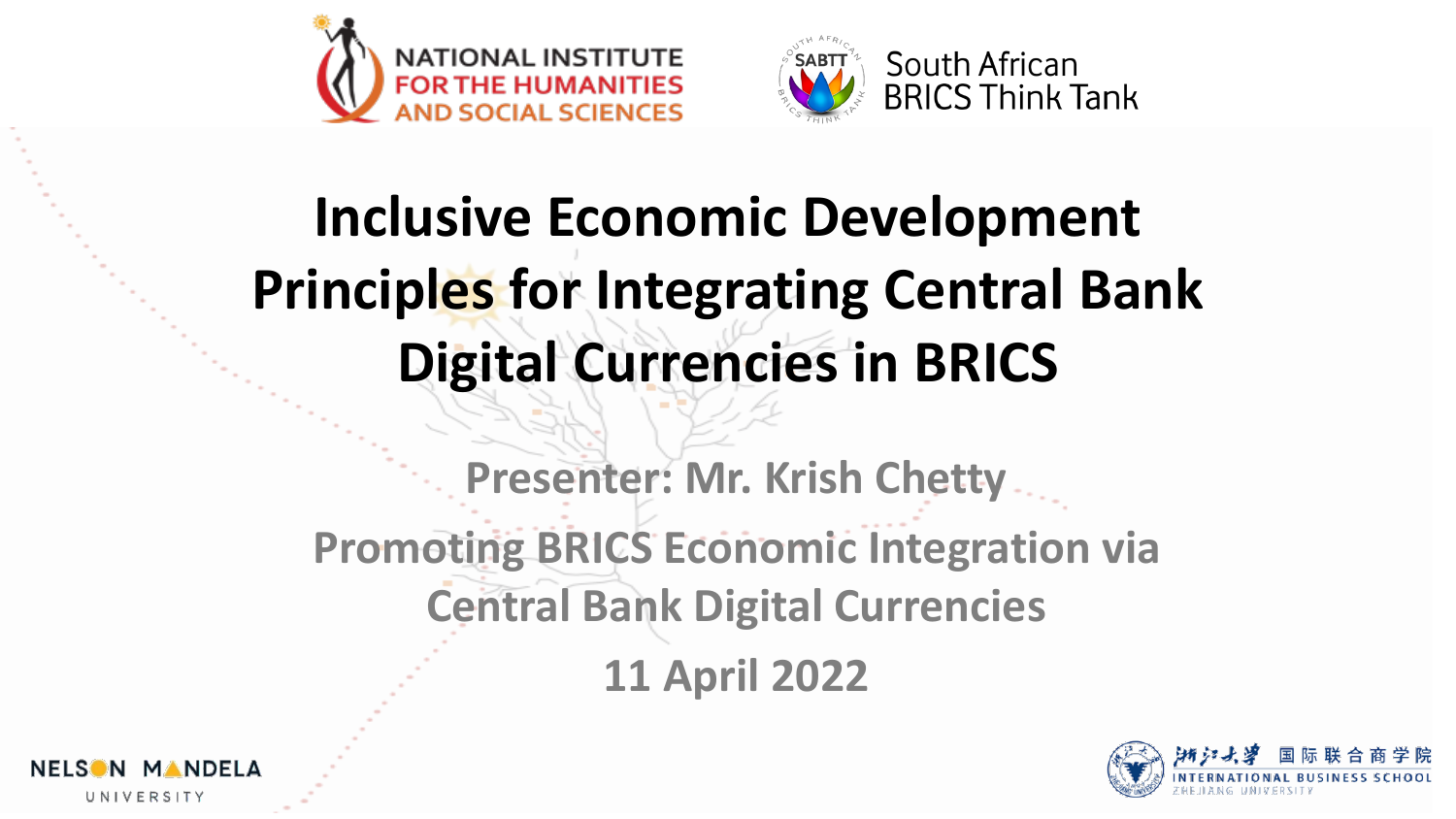## **Background**

**NELSON** 

**MANDELA** 

UNIVERSITY





Source: Centre for Global Development, summary of headlines during the pandemic

- Global Economic Slowdown with an intensification of Global Inequalities
	- 2008 Global Financial Crisis
	- Current COVID-19 Pandemic
	- Collapse of Global Trade (14% drop in 2020 Q1)
- Multiple interesting crises
- Multinational Trade Promotion measure not having the desired effect
- Current system is too slow, expensive and exclusionary

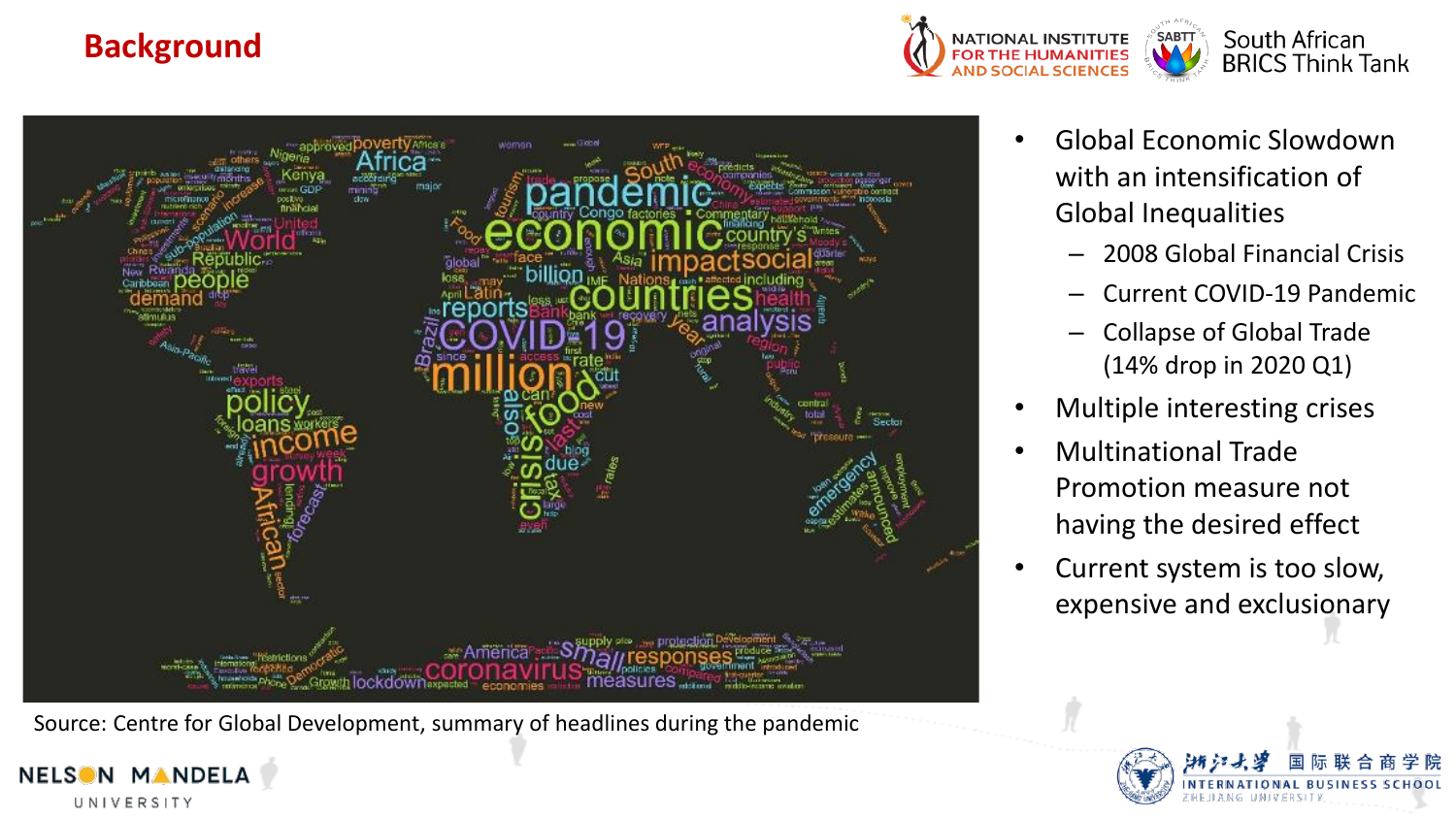## **Challenge**



## CBDCs are gaining ground worldwide

- All BRICS Nations are testing CBDC options
- Focus is on national priorities and technological development

Need broader focus on Cross-Border Integration and a common system of protocols to facilitate increase cross border trade

Bad design choices at this point will entrench current exclusionary and inefficient processes.

An early focus on integration will lead to substantial long-term benefits

Is a need for radical changes to break the current development paralysis impeding shared economic growth



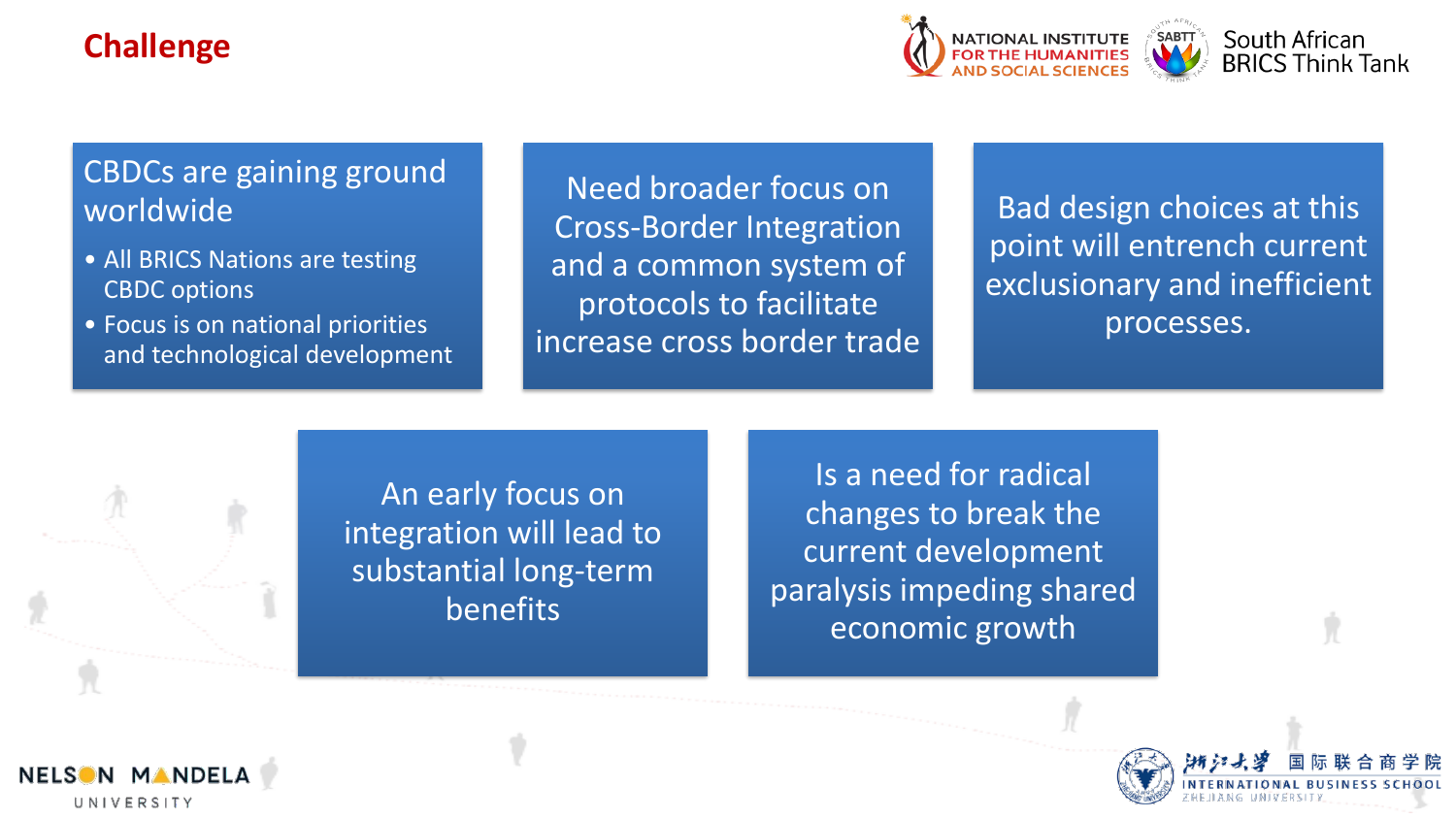## **Implementing the MCBDC Integrated Model**



|                    | <b>Strength</b>                                                                                                                                                                                                                                                                                       | <b>Weakness</b>                                                                                                                                                                                                                                                                                                |  |  |
|--------------------|-------------------------------------------------------------------------------------------------------------------------------------------------------------------------------------------------------------------------------------------------------------------------------------------------------|----------------------------------------------------------------------------------------------------------------------------------------------------------------------------------------------------------------------------------------------------------------------------------------------------------------|--|--|
| <b>Compatible</b>  | Reduces barriers to cross-border payments.<br>Built on commonalities in technical standards and<br>$\bullet$<br>regulatory regimes.<br>With shared commonalities, it is simpler to onboard<br>$\bullet$<br>operational processes.                                                                     | Requires a supranational framework to develop<br>common regulatory regimes. The Single Euro Payment<br>System follows a process of legal harmonisation,<br>which took many years to introduce.                                                                                                                 |  |  |
| <b>Interlinked</b> | Introduces a shared technical interface, supported by •<br>allowing<br>cross-border<br>contractual<br>agreements<br>payments.<br>Introduces a shared clearing system with designated<br>settlement accounts, allowing Central Banks to hold a •<br>balance of a foreign CBDC in its clearing account. | The system's complexity compounds with each new<br>country connecting to the system, requiring each<br>country to hold a balance of foreign currency in its<br>clearing account.<br>The technical expertise needed to manage the system<br>is high and the complexity linked to scalability<br>becomes a risk. |  |  |
| <b>Integrated</b>  | Based on a single multi-currency platform with several •<br>CBDCs onboarded to the model.<br>Participants agree to the rules of exchange and the .<br>shared underlying technical infrastructure.<br>Supports efficiency gains when additional currencies<br>$\bullet$<br>are onboarded.              | There is an increase in governance and controls<br>inherent to the system.<br>Participants will need to relinquish a level of control<br>governance arrangements, technical<br>the<br>over<br>infrastructure and overall system oversight, as these<br>functions are shared by the group.                      |  |  |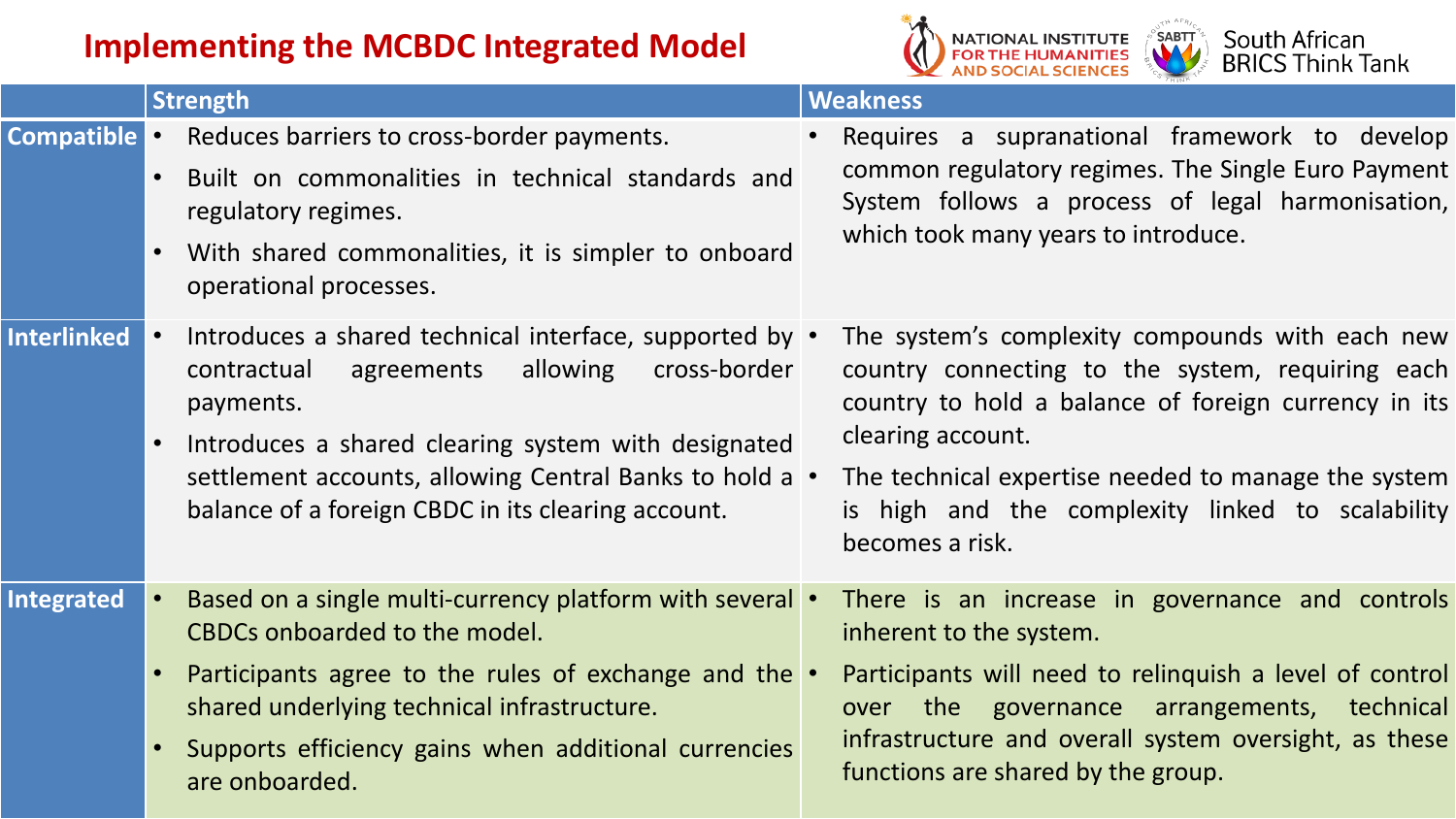

| <b>User Wallets</b> |                                                                                         |        |               |                                                              |  |  |
|---------------------|-----------------------------------------------------------------------------------------|--------|---------------|--------------------------------------------------------------|--|--|
|                     |                                                                                         |        |               | Central Bank E controls the CBDC and<br>exchange application |  |  |
| <b>CBDCA</b>        | <b>CBDC B</b>                                                                           | CBDC C | <b>CBDC D</b> | <b>CBDCE</b>                                                 |  |  |
|                     | BRICS owned shared exchange application across countries (Governance + Risk Management) |        |               |                                                              |  |  |

BRICS Common Bridging Platform (Exchange and Settlement)

- Any country should be able implement their own CBDC application or adopt the common exchange application
- The BRICS Common Bridging Platform is used as a clearing house



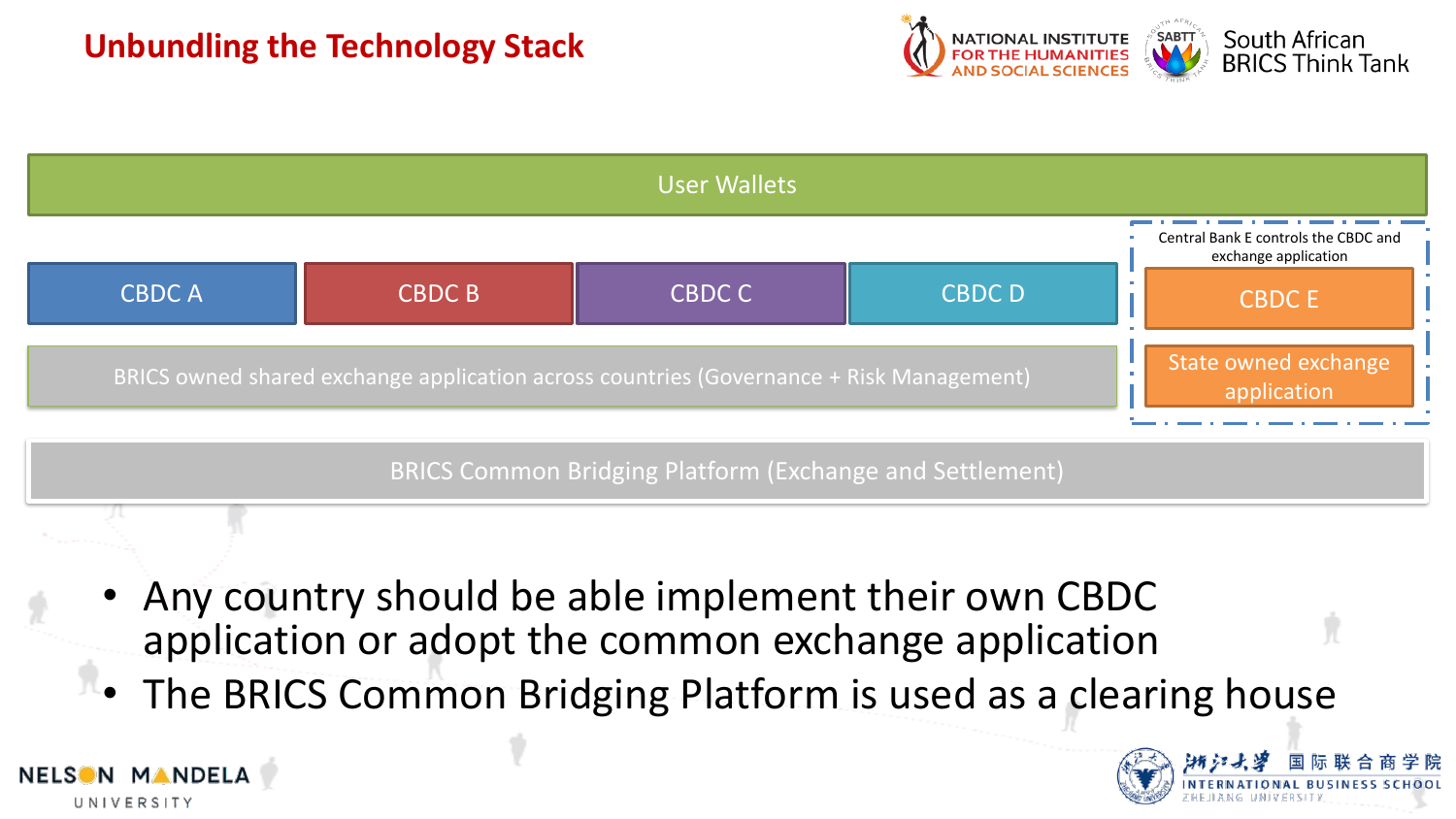## **Distributing Regulatory and Governance Powers**



## BRICS Common Bridging Platform

- Clearing Centre responsible for exchange rate conversion, settlement
- Shared minimum standards for communication & exchange

## Central Banks

- Issuance, exchange, redemption and circulation
- Regulate authorised operators
- Set rules for technical, business, security and operational standards



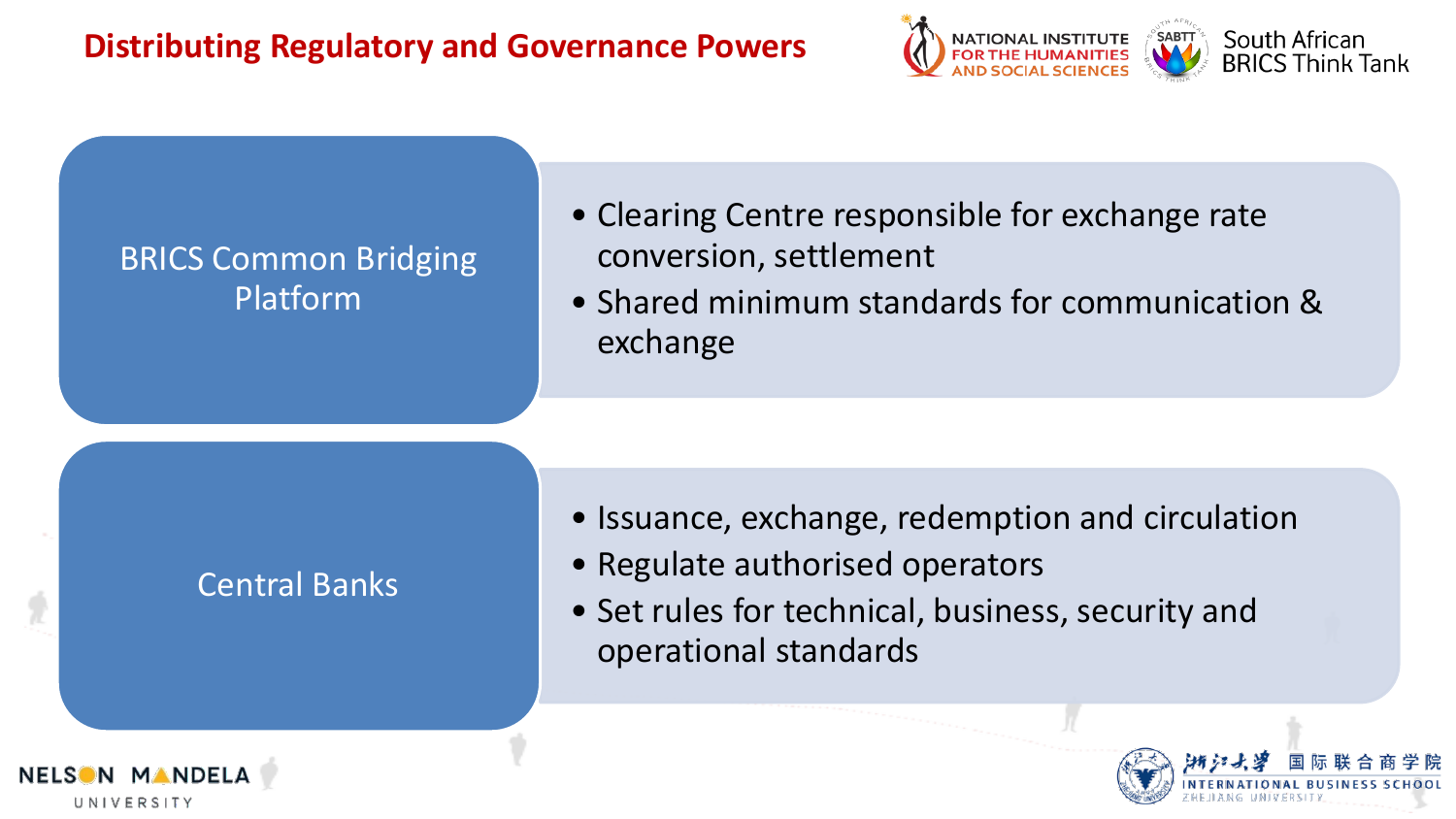## **Minimise banking intermediaries**



Adopting the Retail CBDC Model supports Peer to Peer transactions

## End User holds a CBDC account with the Central Bank

End user can transact directly without need for a Commercial Banks

Fees increase with increased number of intermediaries



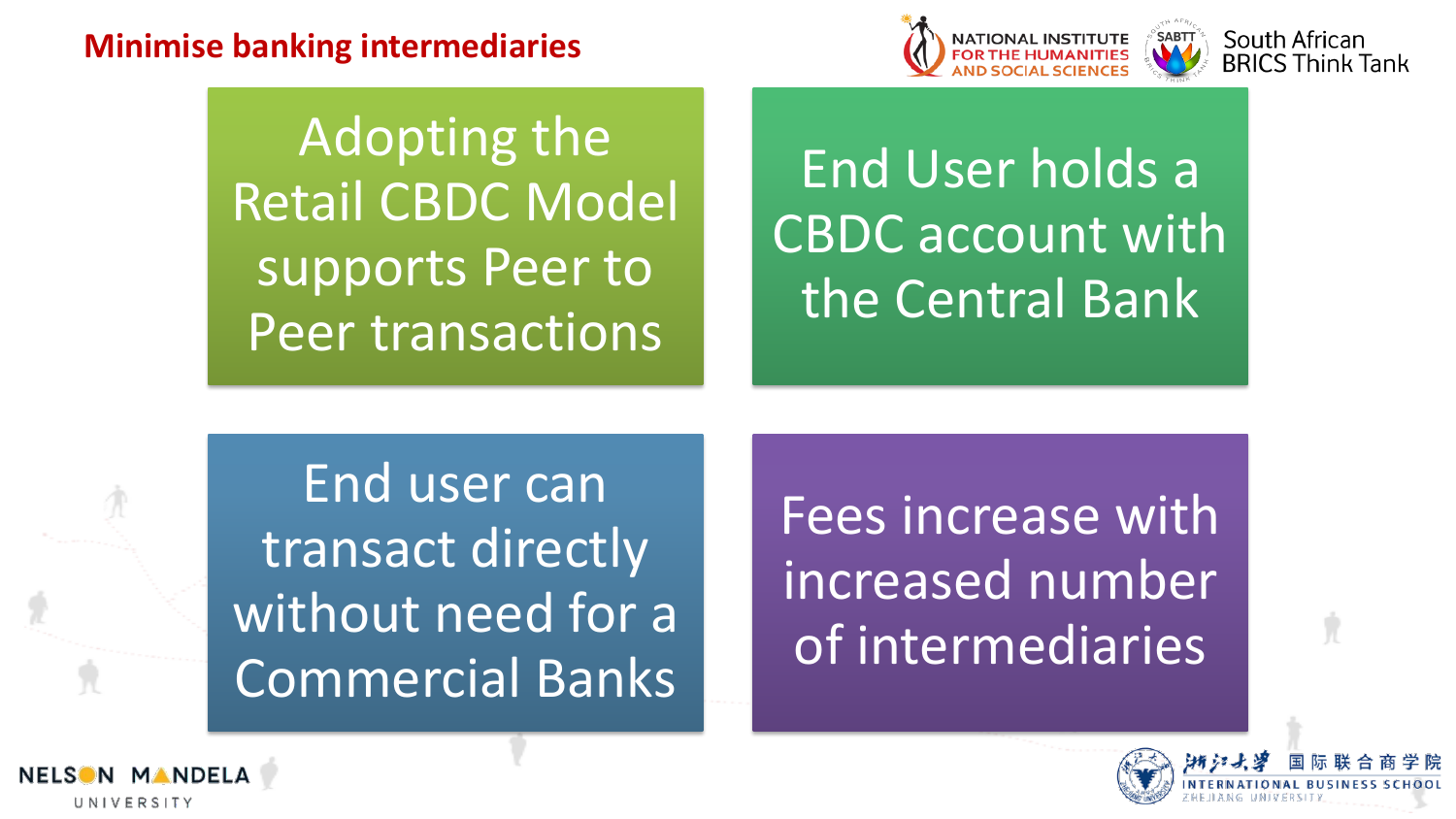### **Protect Data Privacy**



South African

**BRICS Think Tank** 



## Trust can be placed in the Central Bank

3 rd Parties need not gain access to digital identity data

Access and usage of identity data must be transparent



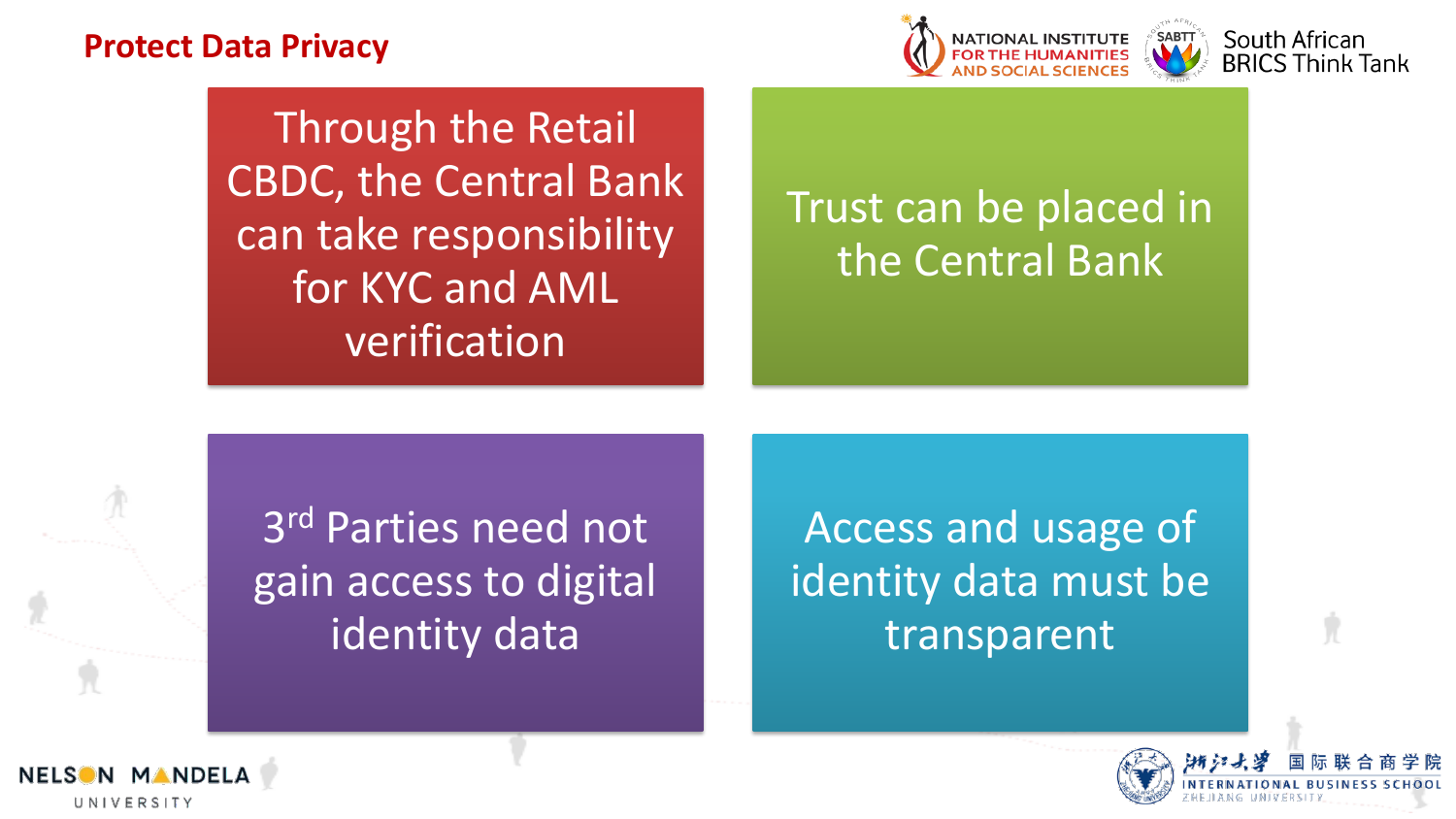



CBDC model must centre financial inclusion and improve access to payment and financial services.

Central Bank to offer public and nonbank financial services, where private incentives are limited **Offline Wallet capability** enables transaction capability where internet access is limited

BRICS Central Banks to share knowledge any technology used for offline capabilities

Open-source technologies can be shared allowing all BRICS consumers to benefit from innovation



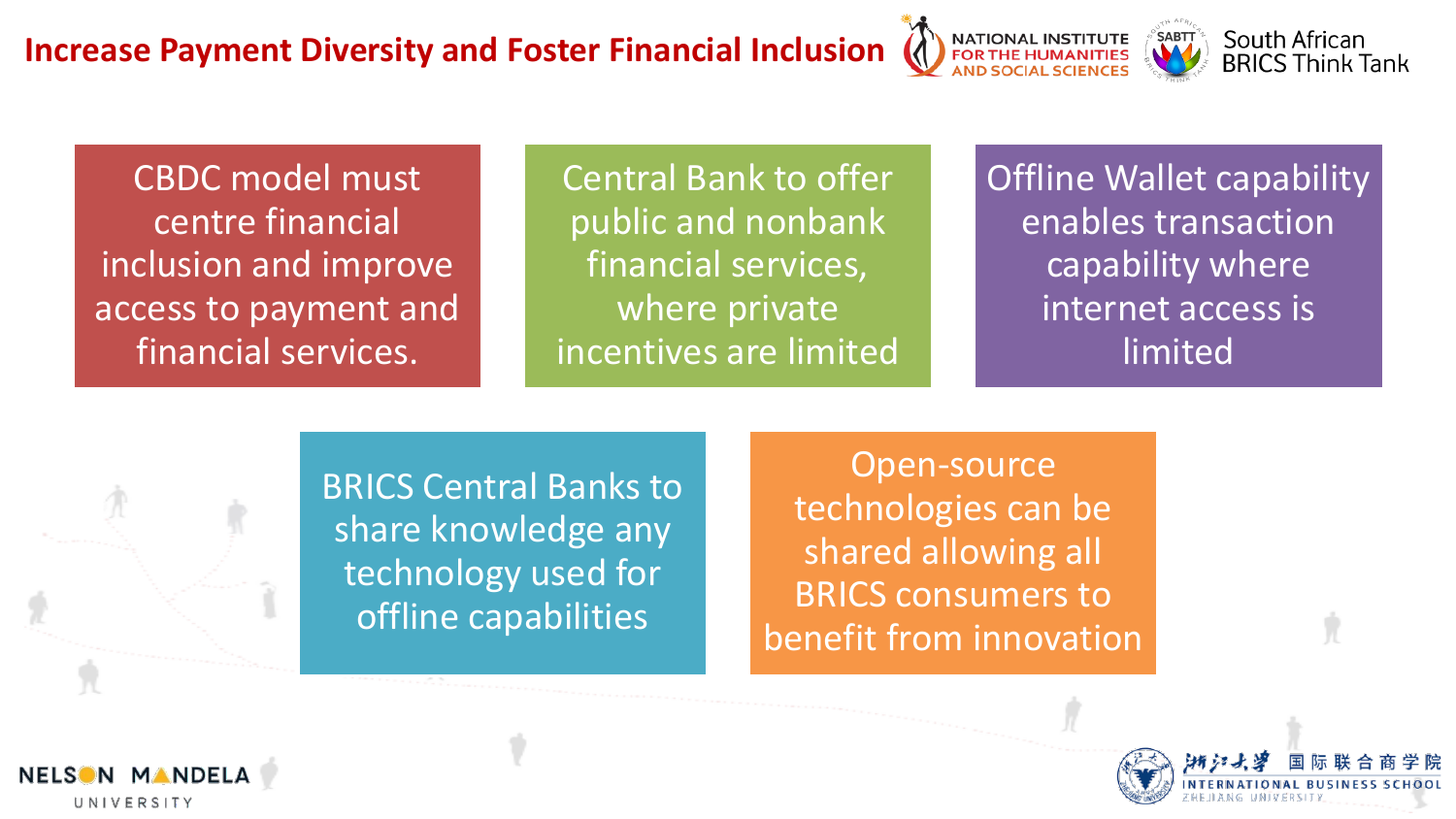### **Centralise Social Innovation**





CBDCs can be a launchpad for future innovations that accelerate global economic growth

The currency could disrupt and disintermediate several industries



BRICS Central Banks must consider the social implications of new technologies and innovations